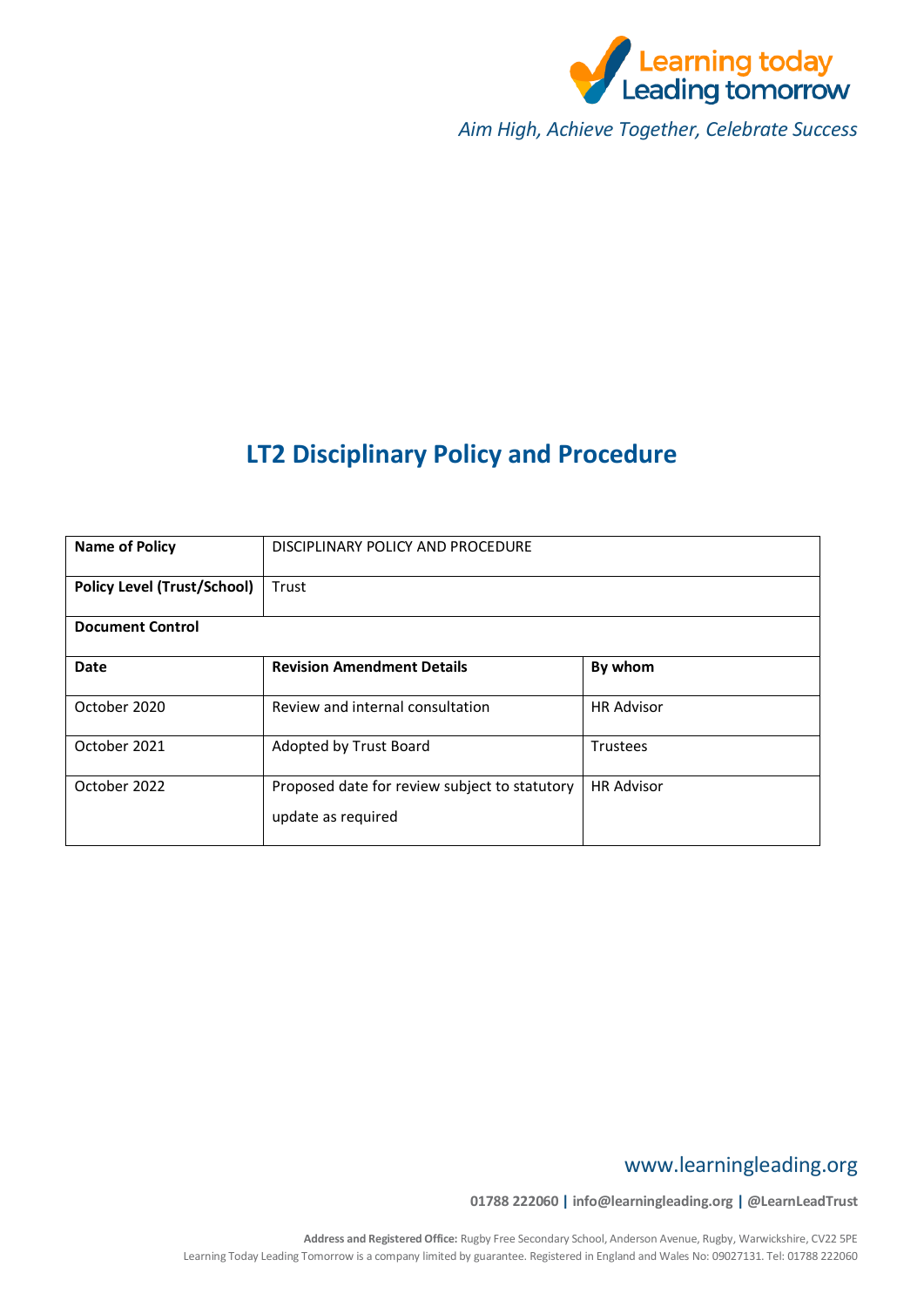

# **Table of Contents**

|     | Vision 4 |                                         |  |  |  |
|-----|----------|-----------------------------------------|--|--|--|
|     |          |                                         |  |  |  |
|     | Values 4 |                                         |  |  |  |
|     |          |                                         |  |  |  |
|     |          |                                         |  |  |  |
| 1.  |          |                                         |  |  |  |
|     | 1.1      |                                         |  |  |  |
|     | 1.2      |                                         |  |  |  |
|     | 1.3      |                                         |  |  |  |
|     | 1.4      |                                         |  |  |  |
|     | 1.5      |                                         |  |  |  |
|     | 1.6      |                                         |  |  |  |
|     | 1.7      |                                         |  |  |  |
|     | 1.8      |                                         |  |  |  |
|     | 1.9      |                                         |  |  |  |
| 2.  |          |                                         |  |  |  |
|     |          |                                         |  |  |  |
|     | 3.       |                                         |  |  |  |
| 4.  |          |                                         |  |  |  |
| 5.  |          |                                         |  |  |  |
| 6.  |          |                                         |  |  |  |
|     |          |                                         |  |  |  |
| 7.  |          |                                         |  |  |  |
| 8.  |          |                                         |  |  |  |
| 9.  |          |                                         |  |  |  |
|     |          |                                         |  |  |  |
|     | 10.      |                                         |  |  |  |
| 11. |          |                                         |  |  |  |
|     |          | 2<br>LT2 Grievance Policy and Procedure |  |  |  |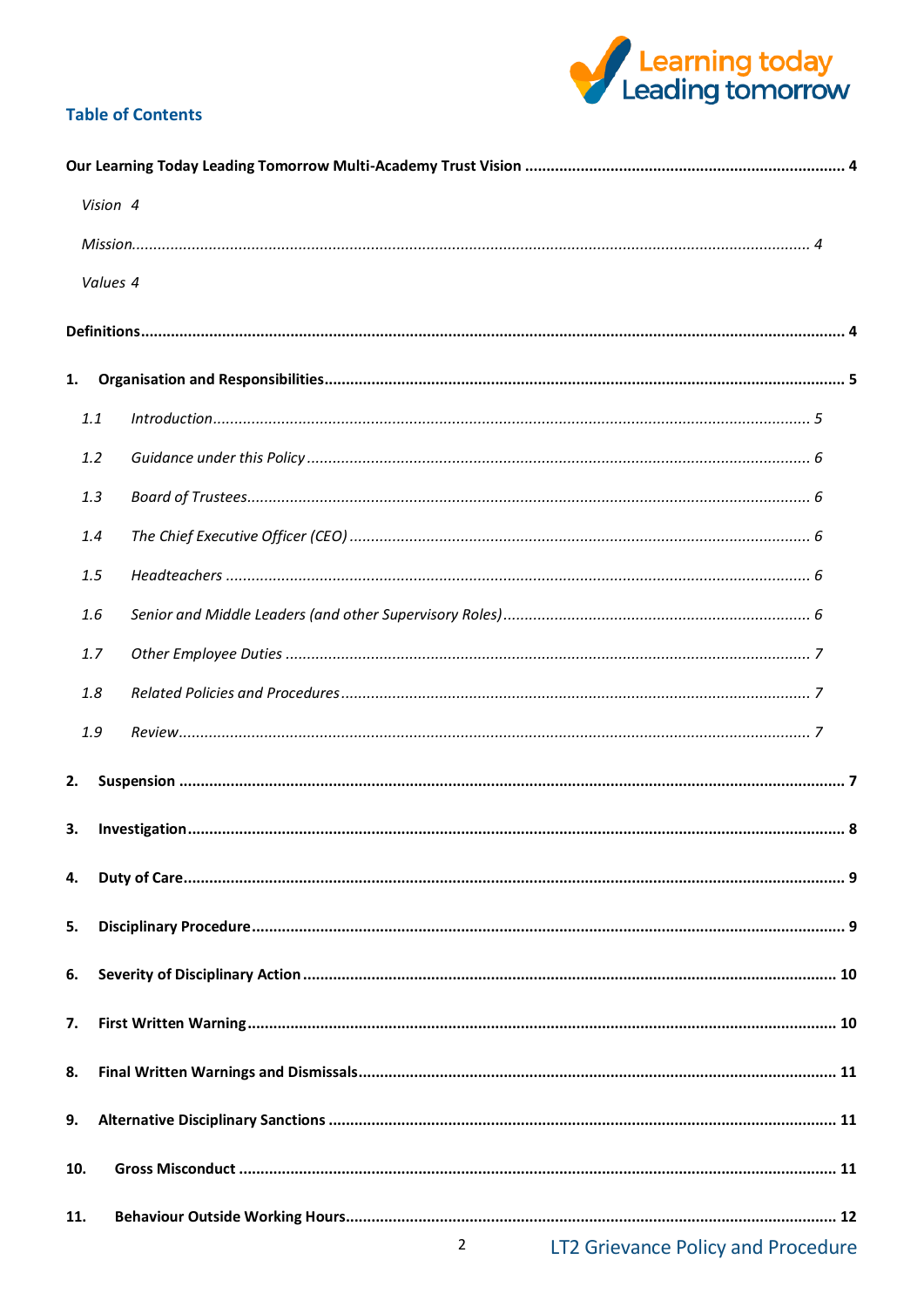| 12. | Learning today<br>Leading tomorrow |
|-----|------------------------------------|
| 13. |                                    |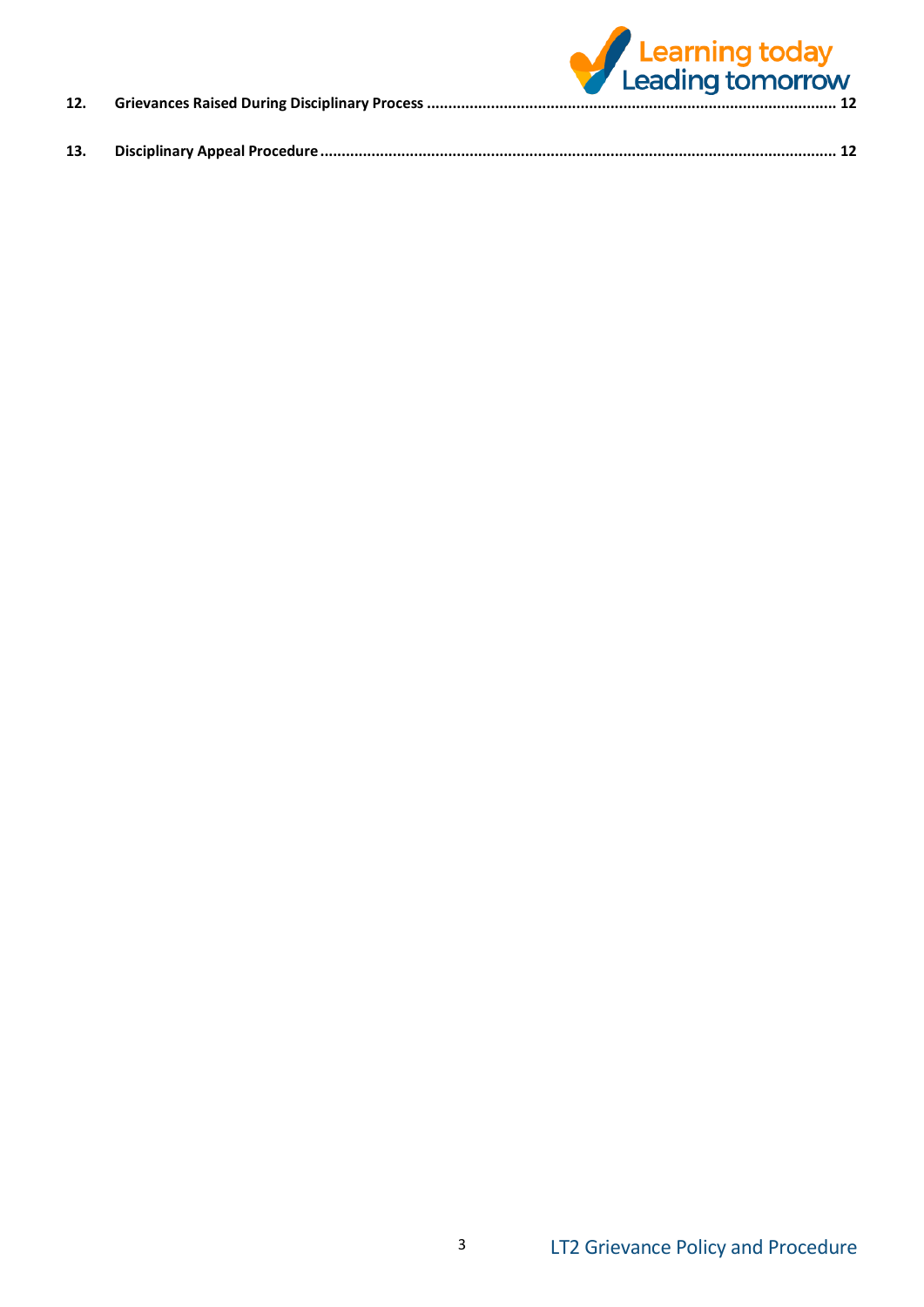

#### <span id="page-3-0"></span>**Our Learning Today Leading Tomorrow Multi-Academy Trust Vision**

#### <span id="page-3-1"></span>Vision

Vision is to build a group of outstanding schools across phases, including specialist provision, to become (a mid-size) Trust that provides vibrant and inclusive learning environments in which every member of the learning community is passionate about learning. The Trust is led by a CEO who works closely with Headteachers who lead the two schools supported by a central team to support finance, HR, estates and governance.

#### <span id="page-3-2"></span>Mission

LT2 Trust and schools will have a relentless focus on high achievement, supported by robust organisational structures and governance. We aim to give children and young people in our care the knowledge, skills and experiences to expand their minds and world view to enable them to develop a naturally inquisitive approach to learning and life, fit for an everchanging world.

Ultimately, we will educate and support all children attending LT2 schools to grow into capable and contributing citizens who have developed the personal attributes and characteristics that will enable them to become considerate, self-reliant and confident young people who are ready for the next stage of their lives.

#### <span id="page-3-3"></span>Values

The Trust Values underpin the mission and provide the basis on which LT2 schools can articulate the key behavioural characteristics that promote a positive philosophy. Our six values are unseen drivers of our behaviour as experienced by others and are designed to create a shared organisational culture:

- **Kindness –** The quality of friendliness, generosity, and consideration
- **Collaboration** The belief that working and learning with others will lead to greater success
- **Curiosity –** A strong desire to know and to learn
- **Resilience** The ability to recover quickly and learn from the difficulties we face
- **Respect** To appreciate the importance of understanding and admiration for others and self, honesty
- **Endeavour** The belief that hard work is needed to achieve something of which we can be proud

#### <span id="page-3-4"></span>**Definitions**

- Where the word 'Trust' is used in this document it refers to The Learning Today Leading Tomorrow Trust.
- Where the words 'Trust Board' are used it refers to the board of Trustees who set the vision for the Trust and hold the executive leadership team to account for delivering the Trust's strategic plan.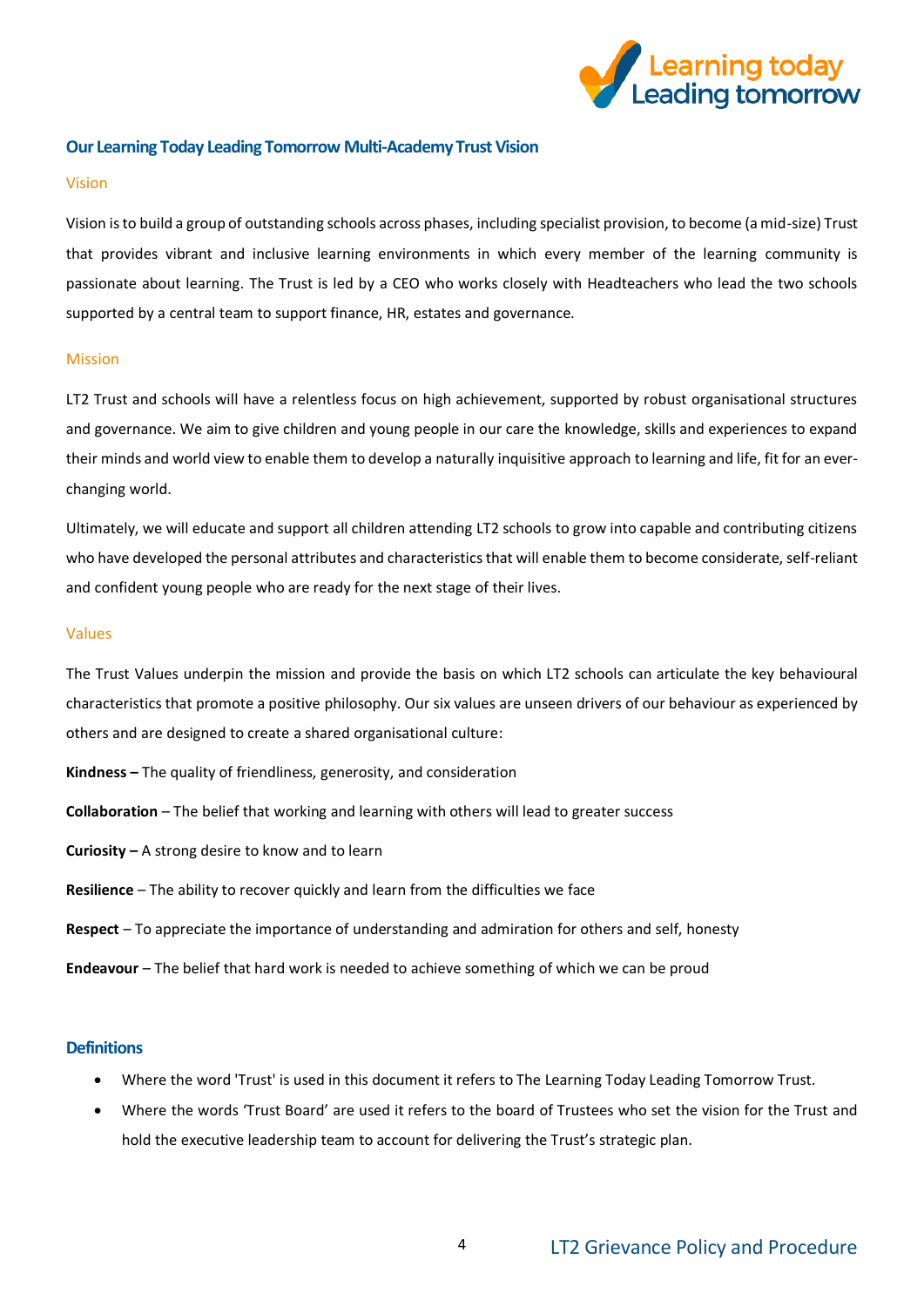

#### <span id="page-4-0"></span>**1. Organisation and Responsibilities**

#### <span id="page-4-1"></span>1.1 Introduction

This Policy and procedure applies to all employees of the trust except for those serving their formal probation period. It does not form part of the terms and conditions of any employee's employment with the trust and is not intended to have contractual effect. However, it reflects the trust's current practices and employees are strongly encouraged to familiarise themselves with its content.

The trust reserves the right to vary or amend its disciplinary policy and procedure depending on the particular circumstances of the case. The trust also reserves the right not to follow the Disciplinary Policy and Procedure in respect of employees with less than two year's continuous service.

The Learning Today, Leading Tomorrow trust (LT2) is committed to ensuring formal policies and established workplace procedures are in place for dealing with staff conduct and discipline. This policy is written in line with the trust's statutory responsibilities and the ACAS Code of Practice.

High standards of staff behaviour, conduct and discipline are essential for the effective and efficient management of schools and the safety and wellbeing of all staff and pupils in the trust.

This policy is designed to help and encourage all employees to understand, achieve and maintain appropriate standards of behaviour and conduct. It also aims to ensure that LT2 employees are treated fairly and consistently when allegations of misconduct have been raised and that proper and adequate procedures are observed before any decision is taken, particularly when an employee's job is at risk. No-one will be treated less favourably on the grounds of their gender, disability, age, race, creed, colour, religion, nationality, ethnic or national origin, sexual orientation, gender reassignment, medical condition, marital status or trade union membership or activity.

The following principles will be adhered to when following the disciplinary process:

- All employees are made fully aware of the standards of performance, action and behaviour required of them;
- Disciplinary action, where necessary, will be taken without unreasonable delay and in a fair, uniform and consistent manner
- An employee will only be subject to disciplinary action once there has been a reasonable investigation of the facts
- All employees will have the right to be accompanied by a fellow employee or an accredited trade union official at any disciplinary or appeal hearing. Please note that an investigatory interview prior to a disciplinary hearing is not a formal stage in the disciplinary process
- The employee will have a full and fair opportunity to state his or her case and answer any allegations that have been made at a formal disciplinary hearing convened under this policy and procedure
- During any hearing, the employee will also be allowed to ask questions, present evidence, and be given an opportunity to raise points about any information provided by witnesses or relevant documentation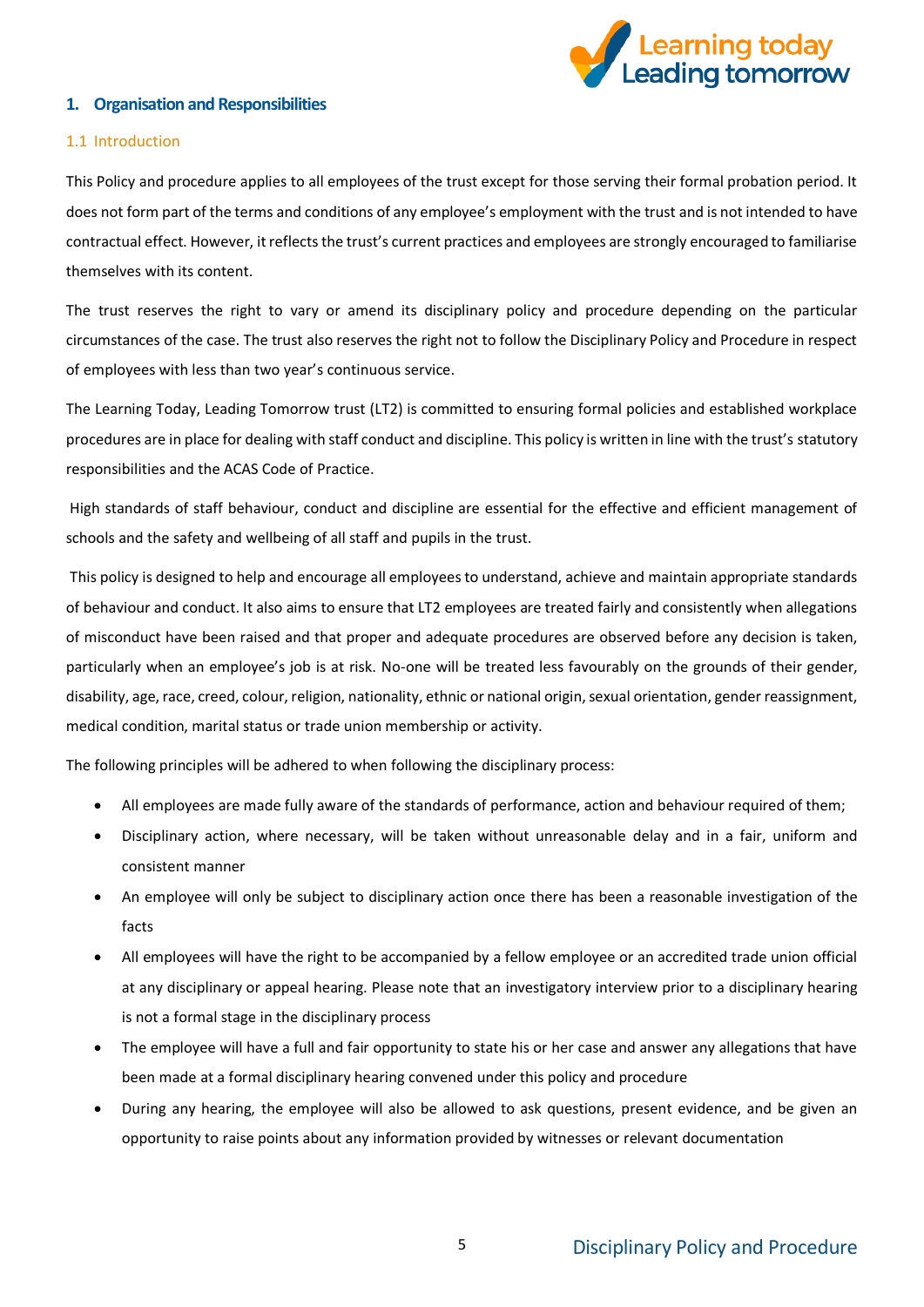

- Requests to call witnesses or cross examine witnesses will be considered and accommodated where reasonable, practicable and proportionate in the circumstances of the case and where this does not conflict with any overriding duty the trust may owe to another employee
- Normally, no employee will be dismissed for a first breach of discipline except for in the case of gross misconduct;
- If an employee is subject to the disciplinary process, they will receive both an explanation of the penalty imposed and will be entitled to appeal against the penalty in accordance with the appeals process set out in this policy and procedure.

# <span id="page-5-0"></span>1.2 Guidance under this Policy

The HR Advisor is responsible for providing advice and guidance under this policy and reviewing and updating the policy as required.

## <span id="page-5-1"></span>1.3 Board of Trustees

# **The Board of Trustees, as a corporate body, has the responsibility to set the strategic direction and objectives of all matters across the Trust.**

The Board of Trustees is responsible for ensuring that high standards of corporate governance are maintained

The Chair of the Trust is responsible for managing the CEO, Trustees and Governors under this policy.

# <span id="page-5-2"></span>1.4 The Chief Executive Officer (CEO)

The CEO of Learning Today Leading Tomorrow Trust (LT2):

- Takes overall responsibility for the implementation of policies and procedures
- Must provide reports as appropriate to Trustees in relation to this policy
- Ensure that sufficient resources are allocated and authorised within the organisations budget to meet statutory procedures and standards across the Trust
- Is responsible for managing the Headteachers and centrally appointed staff under this policy.

#### <span id="page-5-3"></span>1.5 Headteachers

Headteachers of LT2 schools are responsible for:

- The implementation of and compliance with this policy within their school ensuring competence in those staff who are responsible for and involved in the operation of this policy and associated guidance
- Identifying training needs
- Communicating this policy to all relevant people within the school
- Managing school-based teaching and associate staff under this policy

## <span id="page-5-4"></span>1.6 Senior and Middle Leaders (and other Supervisory Roles)

Although the Headteacher is responsible overall for the implementation of this policy in their school, managers have some specific responsibilities: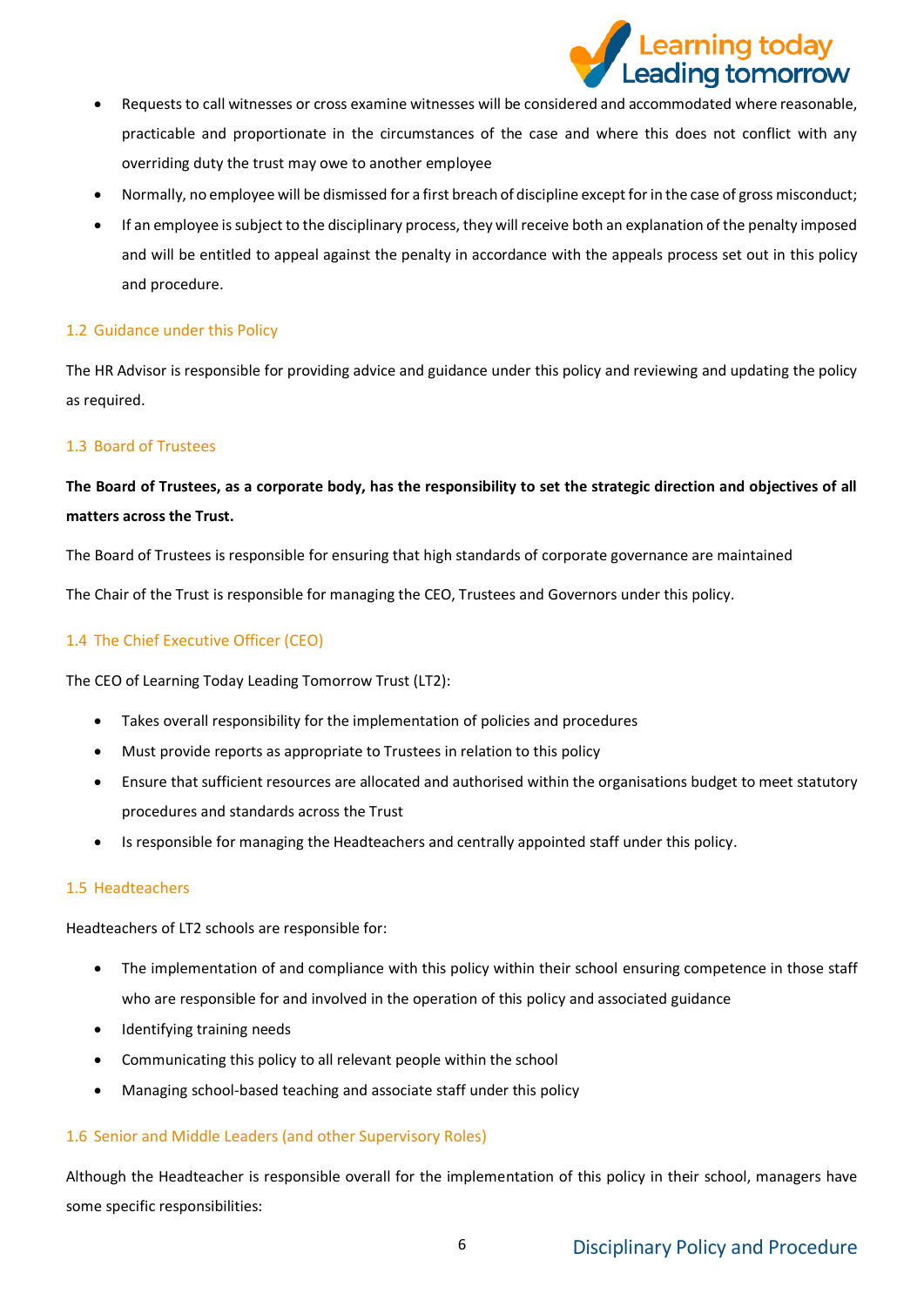

- Applying this policy within their own department and area of work
- Resolving any issues members of staff refer to them, informing the Headteacher of any issues to which they cannot achieve a satisfactory solution with the resources available to them
- Where required, conduct formal meetings, undertake relevant training in relation to this policy and ensure effective and competent operation of this policy.

#### <span id="page-6-0"></span>1.7 Other Employee Duties

All employees have a responsibility to:

- Comply with this policy and to co-operate with the schools' leadership and management on all matters relating to it
- Undertake any training recommended by their line manager

#### <span id="page-6-1"></span>1.8 Related Policies and Procedures

- LT2 Grievance Policy
- LT2 Code of Conduct

#### <span id="page-6-2"></span>1.9 Review

This policy will be reviewed annually subject to statutory updates.

These procedures have been agreed by the board of trustees, who will approve them whenever reviewed.

#### <span id="page-6-3"></span>**2. Suspension**

It may be necessary for the trust to suspend an employee whilst an investigation is taking place. Any suspension will be no longer than is reasonably necessary and will be on full pay.

Suspension should be considered when the employee's continued presence:

- Constitutes a potential risk to other staff, pupils, themselves or to the property
- Would potentially impede or prevent a full and proper investigation;
- Seriously undermines the reputation of the academy or LT2;
- Constitutes a risk of a repetition of any serious alleged misconduct, or;
- When the allegation, if proven, may constitute gross misconduct leading to dismissal.

Alternative actions to suspension if necessary, could be a temporary change to duties, working arrangements or a transfer of workplace.

Suspension does not in itself constitute disciplinary action or imply any decision or judgment as to guilt

If the decision is taken to suspend an employee, the employee will be informed by the Headteacher of CEO in person where possible. Written confirmation of the suspension will be provided at the point of suspension or sent as soon as possible afterwards and no later than within two working days.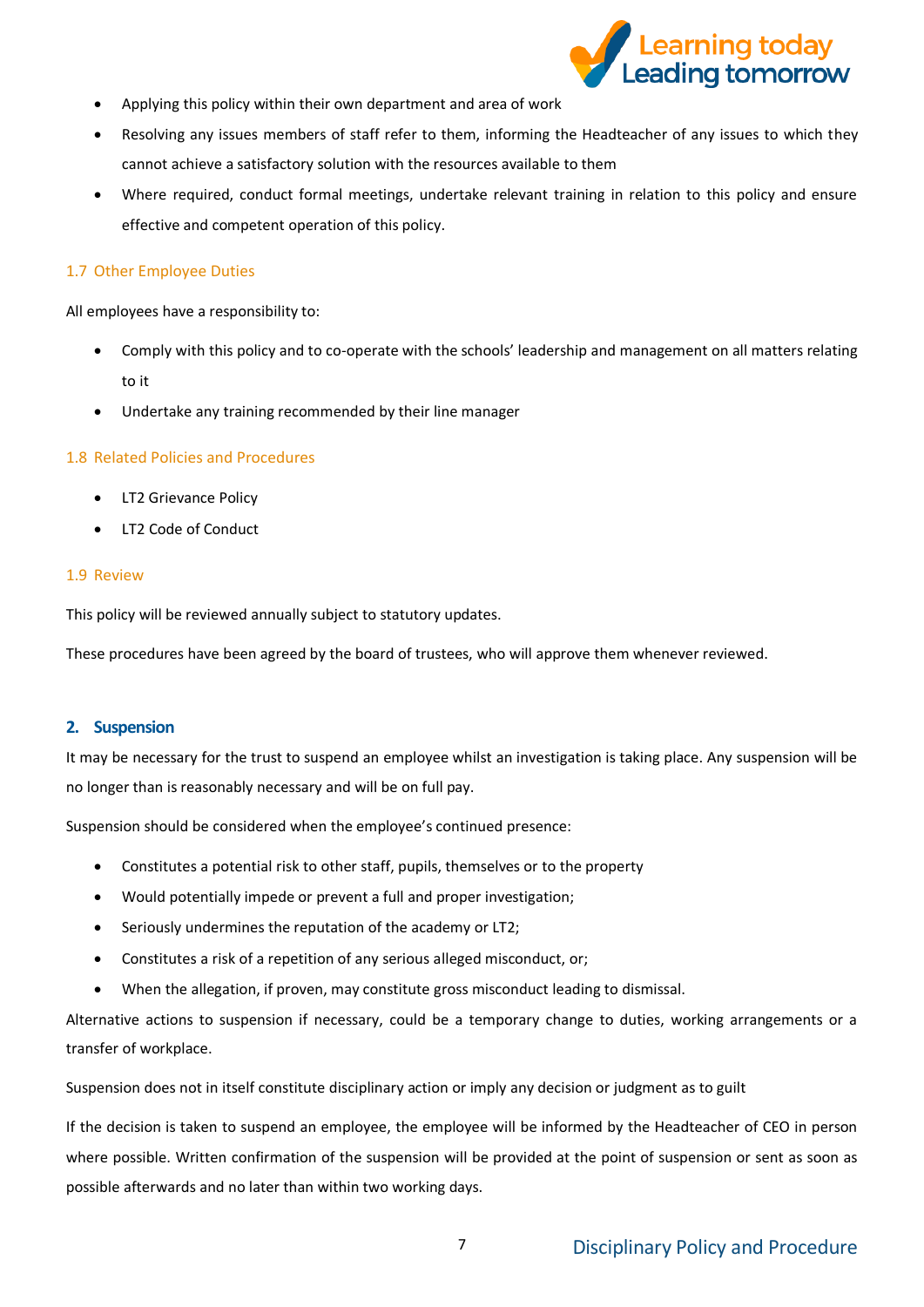

The employee being suspended will be expected to maintain confidentiality in relation to the process and must not discuss the matter with colleagues, pupils or parents, other than those specified at the time of the suspension or subsequently agreed by the Investigating Officer;

#### <span id="page-7-0"></span>**3. Investigation**

The aim of a disciplinary investigation is to gather and record the facts necessary to determine whether there is a case to answer or not.

A senior member of staff will be nominated to conduct the investigation (Investigating Officer). The Investigating Officer will have received appropriate training and/or guidance and will be supported by the Head of HR. In serious cases or where it is necessary to secure impartiality, an external Investigating Officer may be appointed.

The Investigating Officer will write to the employee at the earliest opportunity to request their attendance at an investigation meeting providing at least 5 working days' notice of the meeting (unless otherwise agreed between the parties) and notifying the employee of:

- details of the allegation/s
- time and date of an investigation meeting

• confirmation of their right to representation by a trade union representative or work colleague, at all meetings If the employee or their trade union representative is unable to attend the meeting for a valid reason, they should confirm this to the person conducting the meeting at the earliest opportunity and an alternative date should be arranged. This will normally be within five working days of the original date proposed by the employer.

The Investigating Officer will promptly carry out a full and thorough investigation into the allegations in as timely manner as the circumstances will allow. Normally investigations will be completed within 20 working days, except for exceptional circumstances. Care will be taken to ensure that all relevant evidence is gathered from the relevant parties, including from the employee who is the subject of the investigation.

The investigation may require employees and witnesses to be interviewed to establish the facts. If this is the case, the importance of confidentiality will be emphasised to them. Any staff member who deliberately provides false information or otherwise acts in bad faith as part of an investigation may themselves be subject to action under this policy. Witnesses should be given sufficient notice of any investigation meetings/interviews and offered the opportunity to be accompanied by a trade union representative or workplace colleague. In circumstances in which both the employee subject to the disciplinary process and a witness are members of the same trade union, they must be supported by different representatives.

Minutes of the investigation meeting will be taken and a copy provided to the employee and their representative where appropriate, with a view to agreeing them as an accurate record.

It may be necessary for the Investigating Officer to pursue further lines of enquiry before being able to conclude their investigation. If this is the case, the Investigating Officer should give an indication of what further steps are necessary and when the investigation is likely to be completed.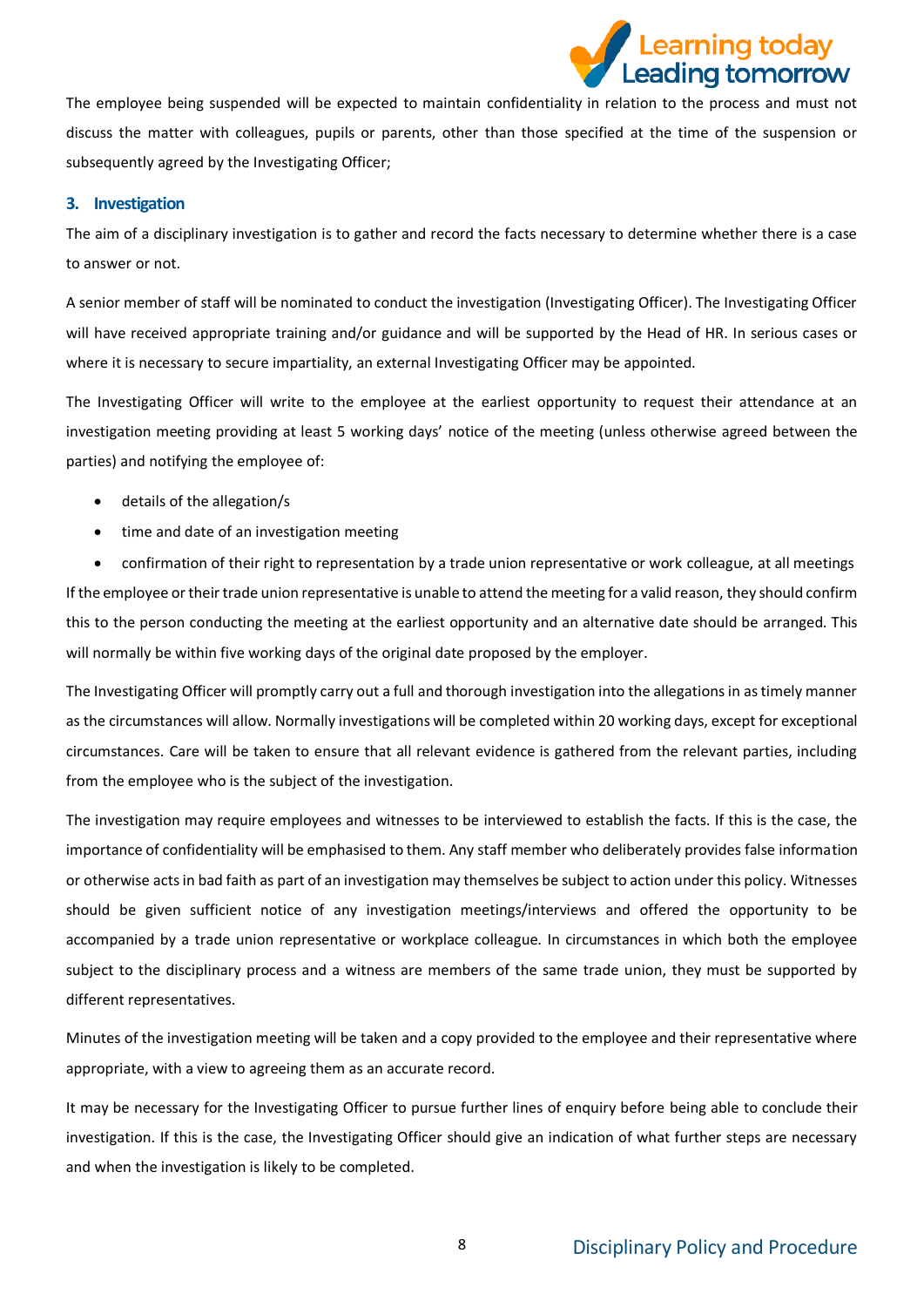

On conclusion of their investigation, the Investigating Officer will prepare a report summarising their investigation and make a recommendation to the Disciplinary Officer as to whether there is a case to answer or not. The conclusion will be confirmed to the employee in writing.

If there is deemed to be a case to answer, the matter will normally progress to a disciplinary hearing.

If it is determined that there is no case to answer, no further formal action will be taken and the matter will be closed and all documentation removed from the employee's file. However, the Investigating Officer may make recommendations and should consider the need for any other supportive mechanisms such as additional training or counselling which may be appropriate.

#### <span id="page-8-0"></span>**4. Duty of Care**

LT2 recognises that employees subject to allegations relating to their behaviour or conduct may find the process outlined in this policy difficult or stressful. Those leading any such process will be expected to take active steps to ensure that support mechanisms are identified and offered as appropriate on a case by case basis, including encouraging the employee to seek advice and support from their trade union, nominating a senior member of staff to act as a pastoral contact and providing details of the trust's employee wellbeing support package provider.

#### <span id="page-8-1"></span>**5. Disciplinary Procedure**

If the trust decides to involve the formal disciplinary procedure it will adhere to the following procedure:

- 1. The trust will write to the employee inviting them to attend a disciplinary hearing.
- 2. In the invitation letter the trust will set out the issues or allegations that are to be considered, the basis for them, indicate how seriously these are being viewed, the potential consequences and detail any intention to call witnesses.
- 3. The trust will attach any relevant documentation including any relevant witness statements to the invitation letter.
- 4. The letter will also detail the employee's statutory right to be accompanied by either a work colleague or a trade union representative and confirm how this right can be exercised.
- 5. The trust will give the employee reasonable notice of the requirement to attend the disciplinary hearing in order to allow them a reasonable period of time to prepare their case.
- 6. Disciplinary hearings, where dismissal is not contemplated as a potential disciplinary sanction should the allegation(s) be proved, will usually be conducted and determined by a member of the Senior Executive Team or the Headteacher, or in the case of disciplinary proceedings involving the Headteacher, a member of the trust Executive team.
- 7. Disciplinary hearings, where dismissal is considered a potential outcome, will usually be conducted and determined by three Senior Executive members of the trust or a panel of three trustees, determined by the trust alongside the HR advisor who will be present to advise the disciplinary panel.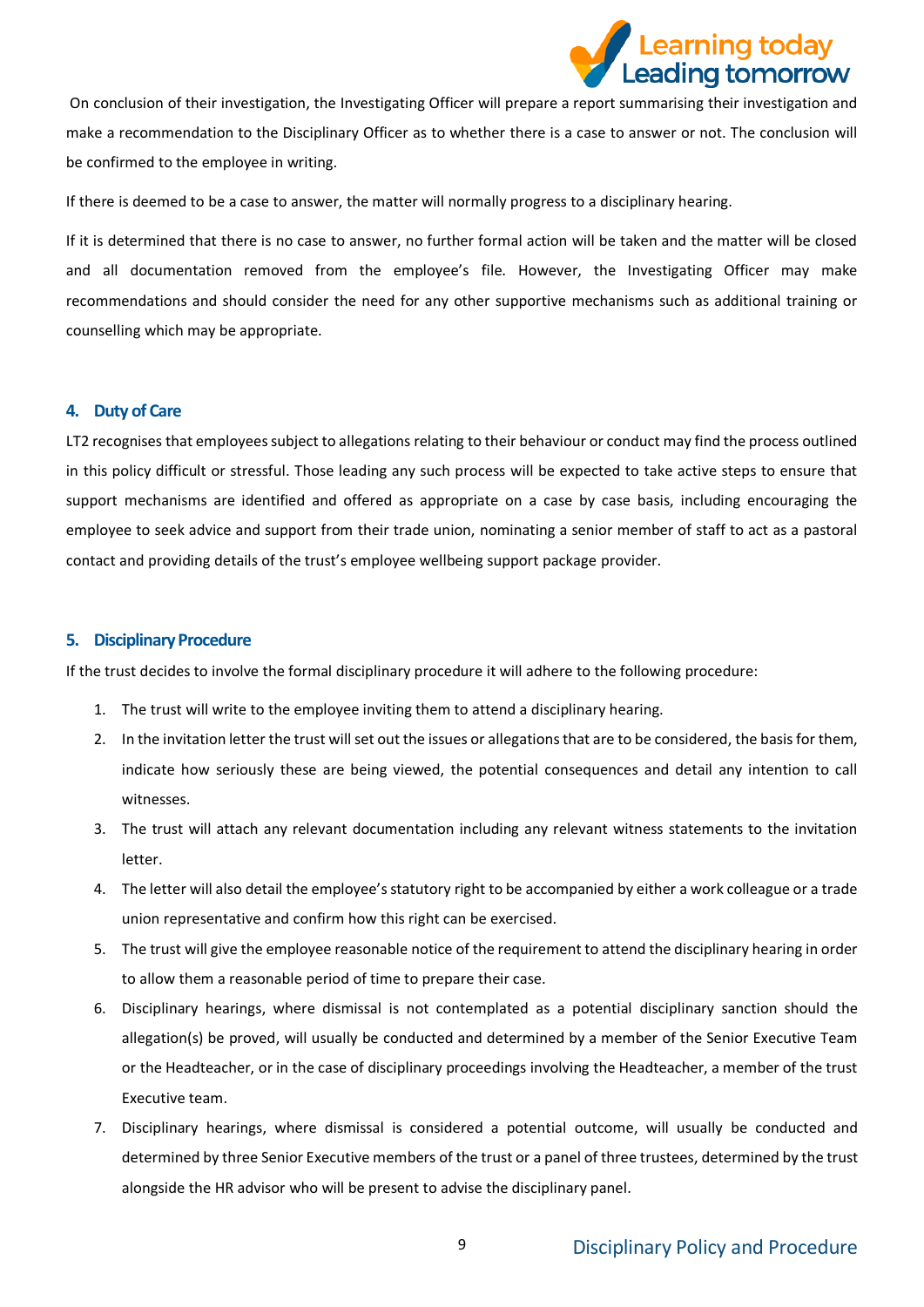

- 8. Save for exceptional circumstances, the Investigating Officer will be asked to attend the hearing to present their report
- 9. If the employee fails to attend the hearing, the case will be heard in their absence, unless acceptable reasons have been presented in advance and it has been agreed to postpone the hearing to a later date.

Any disciplinary hearing will be conducted in a manner to ensure that:

- 10. No member of the disciplinary panel will have previously been involved in the investigation stage.
- 11. The employee will be given a full and fair opportunity to answer any allegations against them and to present their case and any relevant evidence they wish to be considered and on which they would like to rely.
- 12. The hearing will be minuted by a note taker and the employee will be supplied with a copy of the minutes as soon as is reasonably practicable after the hearing.
- 13. No decisions will be reached during the hearing itself. The disciplinary panel will need to consider all the evidence together with the representations the employee has made and decide whether in their genuine belief and on the balance of probability if the allegation is substantiated or not. In some cases the panel may need to carry out further investigations before a decision can be reached.
- 14. Once a decision has been reached, the employee will be issued a letter to confirm the outcome of the hearing.
- 15. Where the decision has been to take formal disciplinary against an employee, they will be informed of the nature of the disciplinary sanction, the reasons behind the decision and any other conditions that they may be required to satisfy as a result of the disciplinary process. Where a disciplinary sanction has been imposed, they will also be informed of their right to appeal and the process to be followed should the employee wish to exercise this right in relation to the disciplinary decision reached.

#### <span id="page-9-0"></span>**6. Severity of Disciplinary Action**

The severity of disciplinary action (if any) will be determined by the severity of the offence and any prior "live" disciplinary sanctions in the employee's history. Due consideration will be given to any bona fide mitigating circumstances raised during the disciplinary process and whether the sanction falls within the reasonable range of responses. The following is provided as guidance only.

### <span id="page-9-1"></span>**7. First Written Warning**

This will generally be applied as the first step of formal corrective action following unsatisfactory performance or misconduct offences.

A first written warning imposed as an outcome to the disciplinary process will be placed on the employee's personnel file for a specified period of time which will be notified to the employee in the disciplinary outcome letter.

The trust will also specify, in the case of performance issues, reasonable and clear targets for improvement that the employee is required to attain within a reasonable review period.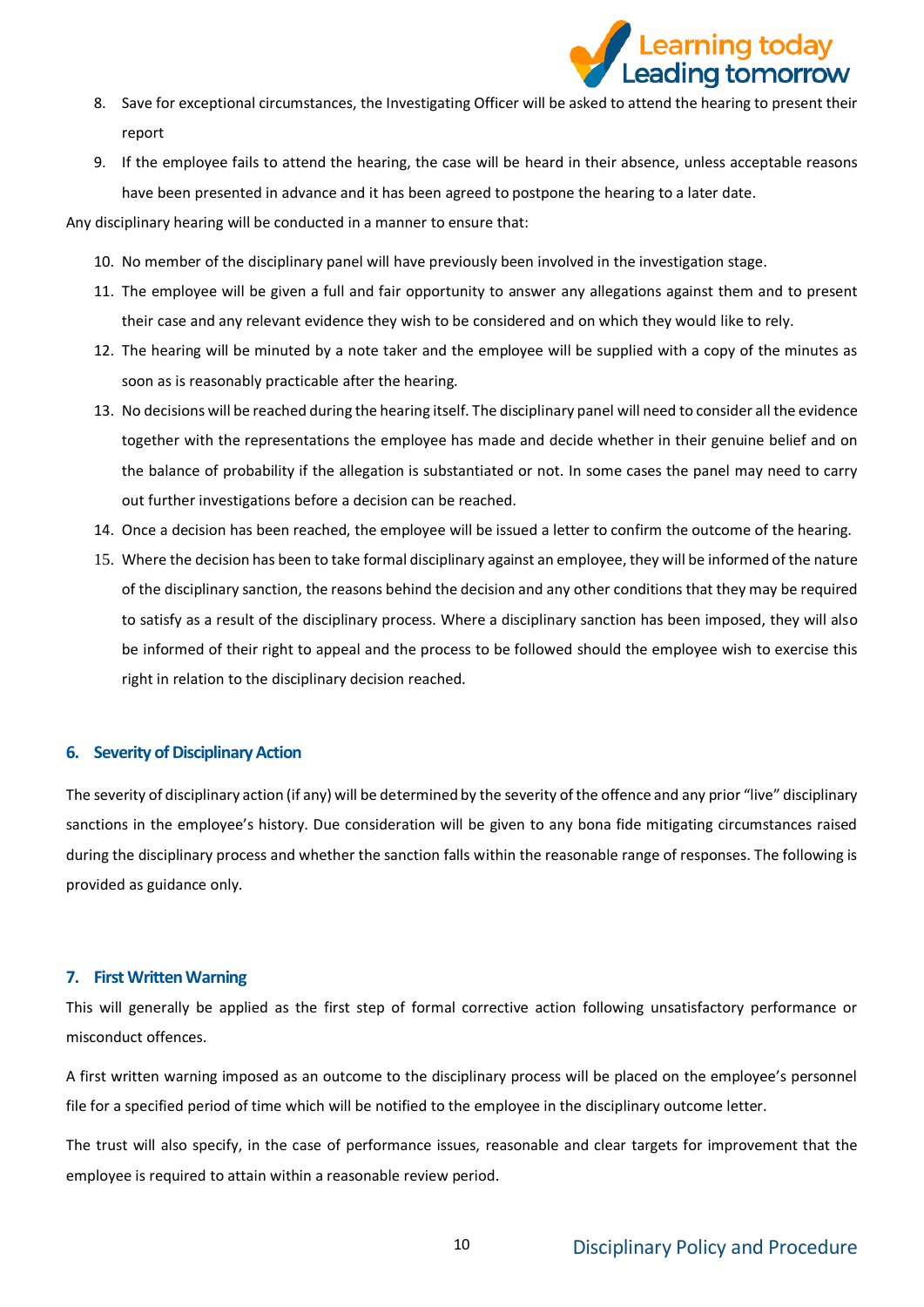

#### <span id="page-10-0"></span>**8. Final Written Warnings and Dismissals**

For more serious first offences, such as serious misconduct, the trust may impose a final written warning.

Alternatively, where an employee persists with an offence in relation to which they have a current and active first written warning or where an employee fails to achieve the required improvements within the review period specified in a previous disciplinary outcome, the trust may impose a final written warning having followed the disciplinary procedure in respect of any persisting or additional offences.

Continued failure to improve or repeat offences during an active period of a current final written warning may result in dismissal with notice or payment in lieu of notice.

#### <span id="page-10-1"></span>**9. Alternative Disciplinary Sanctions**

The trust may also consider and impose, having followed the Disciplinary Procedure in each case, additional or alternative sanctions including, but not limited to, demotion, disciplinary transfer, loss of seniority/pay or suspension without pay, as an alternative to dismissal.

#### <span id="page-10-2"></span>**10. Gross Misconduct**

An employee may be liable to summary dismissal if they are found guilty of gross misconduct. Where an allegation of gross misconduct is upheld the trust will normally dismiss summarily i.e. without notice or payment in lieu of notice.

The following are examples of issues which might constitute gross misconduct. These are illustrative only and do not constitute an exhaustive list.

- A fundamental and/or wilful breach of the trust rules, regulations and policies
- Gross negligence or dangerous behaviour, which causes or might cause unacceptable loss, damage or injury
- Grossly indecent or immoral behaviour
- Threatening or violent behaviour, fighting or physical assault
- Deliberate falsification of any records (e.g. Sickness Self-Certification Form and time-sheets) in respect of the employee or any fellow employee
- Undertaking private work on the premises and/or during working hours and wilful disregard of duties or of instructions
- Deliberate and serious breach of confidence relating to the trust's or its students' affairs
- Theft or misappropriation of money or property whether belonging to the trust, another employee or a third party
- Unauthorised consumption of alcohol on the premises, or reporting for work under the influence of alcohol or controlled drugs
- Any taking or possession of controlled drugs or stimulants, which have not been prescribed by a registered medical practitioner
- Destruction/sabotage of trust property or any other property on the premises
- Serious Health and Safety breaches
- Gross insubordination and/or refusal to obey legitimate instructions given by any members of the Senior Leadership Group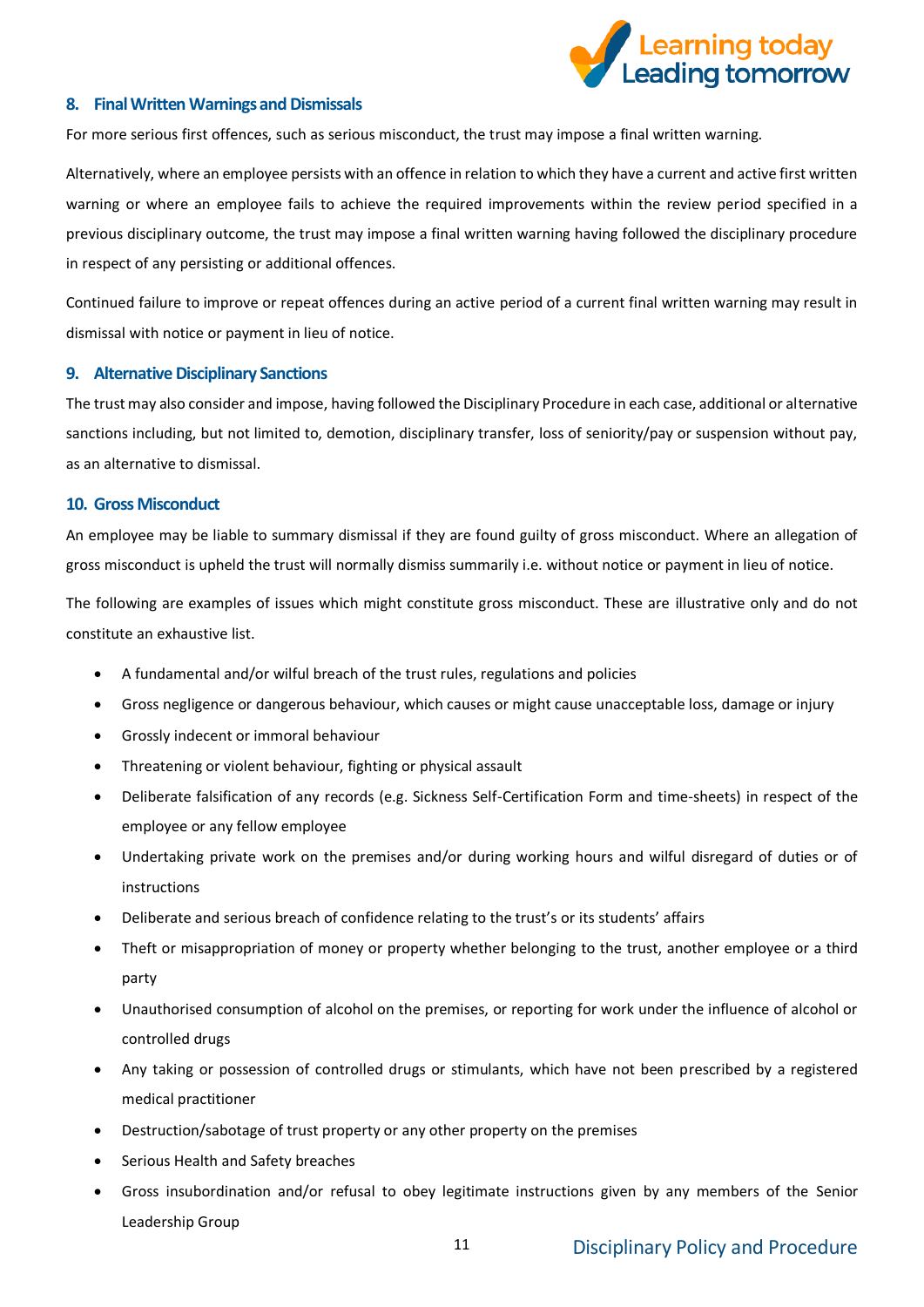

- Any breach of a legal statute, which has a direct effect on the employee's ability to undertake stated duties and/or on the desired characteristics of his or her position
- Allowing or assisting any unauthorised person to gain entry to the premises
- Repeated absences from duty without authorisation
- Any fundamental and/or substantial breach of trust or unauthorised disclosure of information relating to the trust's affairs to third parties
- A substantial failure to meet expected standards of work and/or behaviour amounting to serious neglect of duty
- Deliberately driving on trust business without an appropriate licence and/or the appropriate insurance
- Discrimination or harassment or other breach of the trust's Equal Opportunities and Diversity Policy
- Failure to inform the Senior Leadership Group of any criminal charges/convictions or police cautions that are relevant to the employee's employment
- Serious breaches of the trust's safeguarding and Child Protection Policies and Procedure
- Serious breaches of the LT2 Code of Conduct
- Serious breaches of the trust's Electronic Communications Policy
- In respect of teaching staff, serious breach of the standards of professional conduct as set out in the Teacher's Standards.

#### <span id="page-11-0"></span>**11. Behaviour Outside Working Hours**

The trust demands employees of the highest integrity and expects all employees to maintain high standards outside working hours. Any outside activities, which could reasonably be regarded as detrimental to the reputation of the trust, may lead to dismissal.

As a condition of employment, employees are required to notify the trust immediately of any criminal charges, cautions or conviction, plea of guilty or not guilty in respect of a criminal offence.

#### <span id="page-11-1"></span>**12. Grievances Raised During Disciplinary Process**

When an employee raises a grievance during a disciplinary process, the disciplinary process may be temporarily suspended in order to deal with the grievance. If the grievance and disciplinary cases are related it may be appropriate to deal with both issues concurrently. A discussion will therefore take place between the senior leader, the HR Advisor and the employee (normally through their trade union representative or directly if they are not represented) about whether or not the disciplinary procedure should be suspended so that the grievance issues can be dealt with separately under the Grievance Policy or whether the grievance should be raised by the employee at relevant disciplinary interviews, hearing and/or appeal.

## <span id="page-11-2"></span>**13. Disciplinary Appeal Procedure**

The Disciplinary Rules and Procedures, incorporate an employee's right to lodge an appeal in respect of any disciplinary action taken against them.